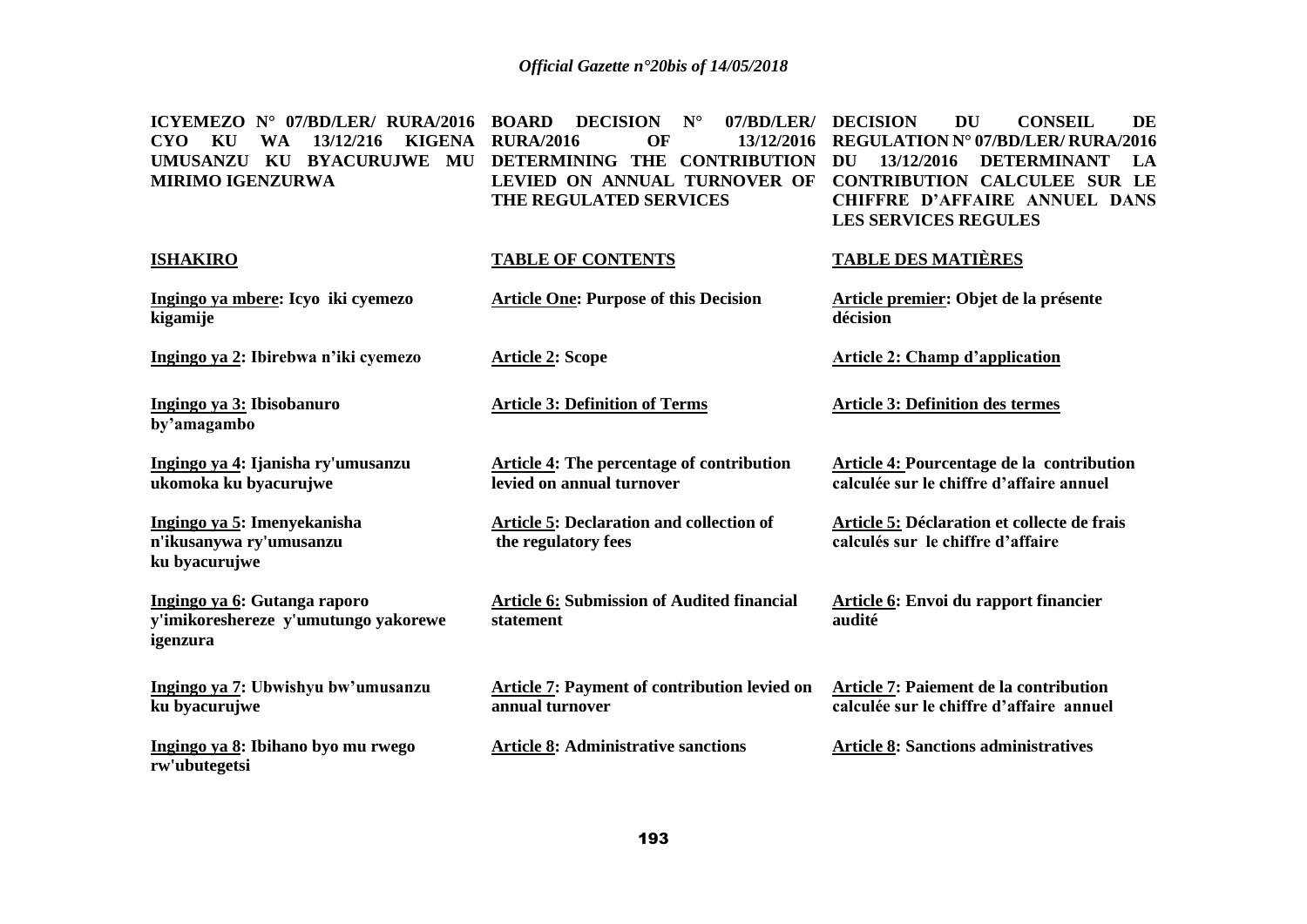| Ingingo ya 9: Itegurwa, isuzumwa<br>n'iyemezwa ry'iki cyemezo    | <b>Article 9: Drafting, consideration and</b><br>approval of this Decision | Article 9: Initiation, examen et approbation<br>de la présente décision |
|------------------------------------------------------------------|----------------------------------------------------------------------------|-------------------------------------------------------------------------|
| Ingingo ya 10: Ingingo z'inzibacyuho                             | <b>Article 10: Transitional provision</b>                                  | <b>Article 10: Disposition transitoire</b>                              |
| Ingingo ya 11: Ivanwaho ry'ingingo<br>zinyuranyije n'iki cyemezo | <b>Article 11: Repealing provision</b>                                     | <b>Article 11: Disposition abrogatoire</b>                              |
| Ingingo ya 12: Igihe iki cyemezo gitangira<br>kubahirizwa        | <b>Article 12: Commencement</b>                                            | Article 12: Entrée en vigueur                                           |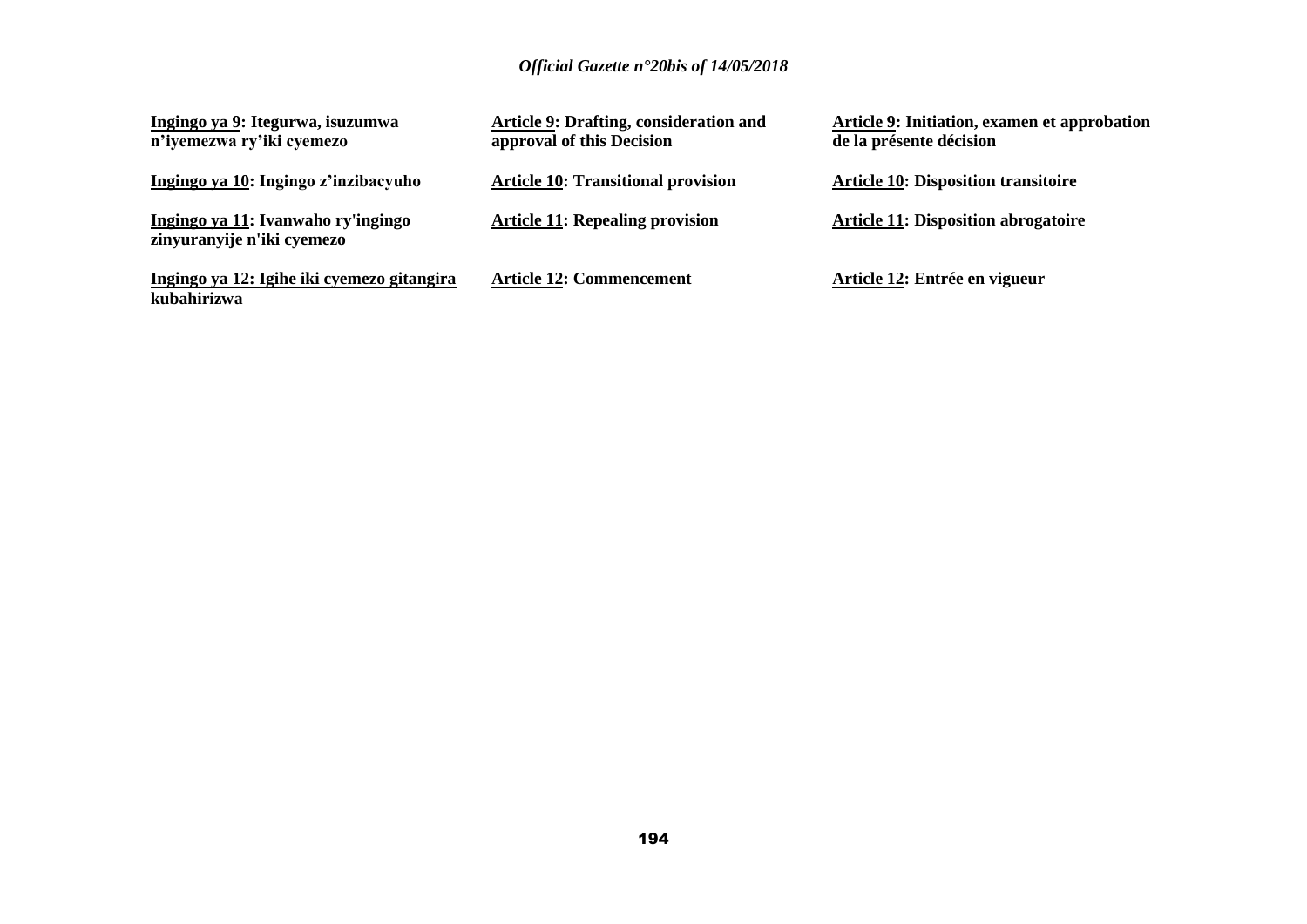### **ICYEMEZO N° 07/BD/LER/ RURA/2016 CYO KU WA 13/12/2016 KIGENA UMUSANZU KU BYACURUJWE MU MIRIMO IGENZURWA**

**THE CONTRIBUTION LEVIED ON ANNUAL TURNOVER OF REGULATED SERVICES**

Inama Ngenzuramikorere y'Urwego rw'Igihugu rushinzwe kugenzura imikorere y' inzego zimwe Regulatory Authority (RURA); z'imirimo ifitiye Igihugu akamaro (RURA);

Ishingiye ku Itegeko n° 09/2013 ryo kuwa Pursuant to Law n° 09/2013 of 01/03/2013 01/03/2013 rishyiraho Urwego rw'Igihugu rushinzwe kugenzura imikorere y'inzego zimwe Authority (RURA) and determining its mission, z'imirimo ifitiye Igihugu akamaro (RURA) rikanagena inshingano, ububasha, n'imikorere byarwo cyane cyane mu ngingo zaryo, iya 2, n'iya 37 ;

Ishingiye ko umusanzu utangwa buri mwaka Considering that the annual regulatory fee based uturuka kuri buri murimo ugenzurwa hashingiwe kw'ijanisha ry'agaciro k'ibyacurujwe ari hamwe regulated service is among the source of property mu hakomoka umutungo wa RURA;

Isubiye ku Cyemezo 003/BD/ICA-Having reviewed the Board Decision nº CLIA/RURA/2015 kigena umusanzu ku byacurujwe mu mirimo igenzurwa;

Inama Ngenzuramikorere yateranye 13/12/2016 imaze kubisuzuma no kubyemeza;

**ITEGETSE: HEREBY ORDER: ARRETE:**

The Regulatory Board of Rwanda Utilities

establishing the Rwanda Utilities Regulatory powers, organization and functioning especially in imiterere Articles 2, and 37;

> on a percentage of the turnover from each of RURA;

> 003/BD/ICA-CLIA/RURA/2015 determining the contribution levied on annual turnover of the regulated services;

After consideration and approval in its meeting of Après examen et adoption en sa séance du 13/12/2016;

**BOARD DECISION N° 07/BD/LER/ DECISION DU CONSEIL DE RURA/2016 OF 13/12/2016 DETERMINING REGULATION N° 07/BD/LER/ RURA/2016 DU 13/12/2016 DETERMINANT LA CONTRIBUTION CALCULEE SUR LE CHIFFRE D'AFFAIRE ANNUEL DANS LES SERVICES REGULES** 

> Le Conseil de Régulation de l'Autorité Rwandaise de régulation de certains services d'utilité publique (RURA);

> Vu la loi n°09/2013 du 01/03/2013 portant création de l'autotrité Rwandaise de régulation de certains services d'utilité publique, et déterminant sa mission, ses pouvoirs, son organization et son fonctionnement, spécialement dans ces articles 2 et 37;

> Considérant que les frais annuels basés sur un pourcentage du chiffre d'affaires provenant de chaque service regulé est l'une des sources du patrimoine de RURA;

> Revu la decision du Conseil de Régulation nº003/BD/ICA-CLIA/RURA/2015 déterminant la contribution calculée sur le chiffre d'affaire annuel dans les services regulés;

13/12/2016 ;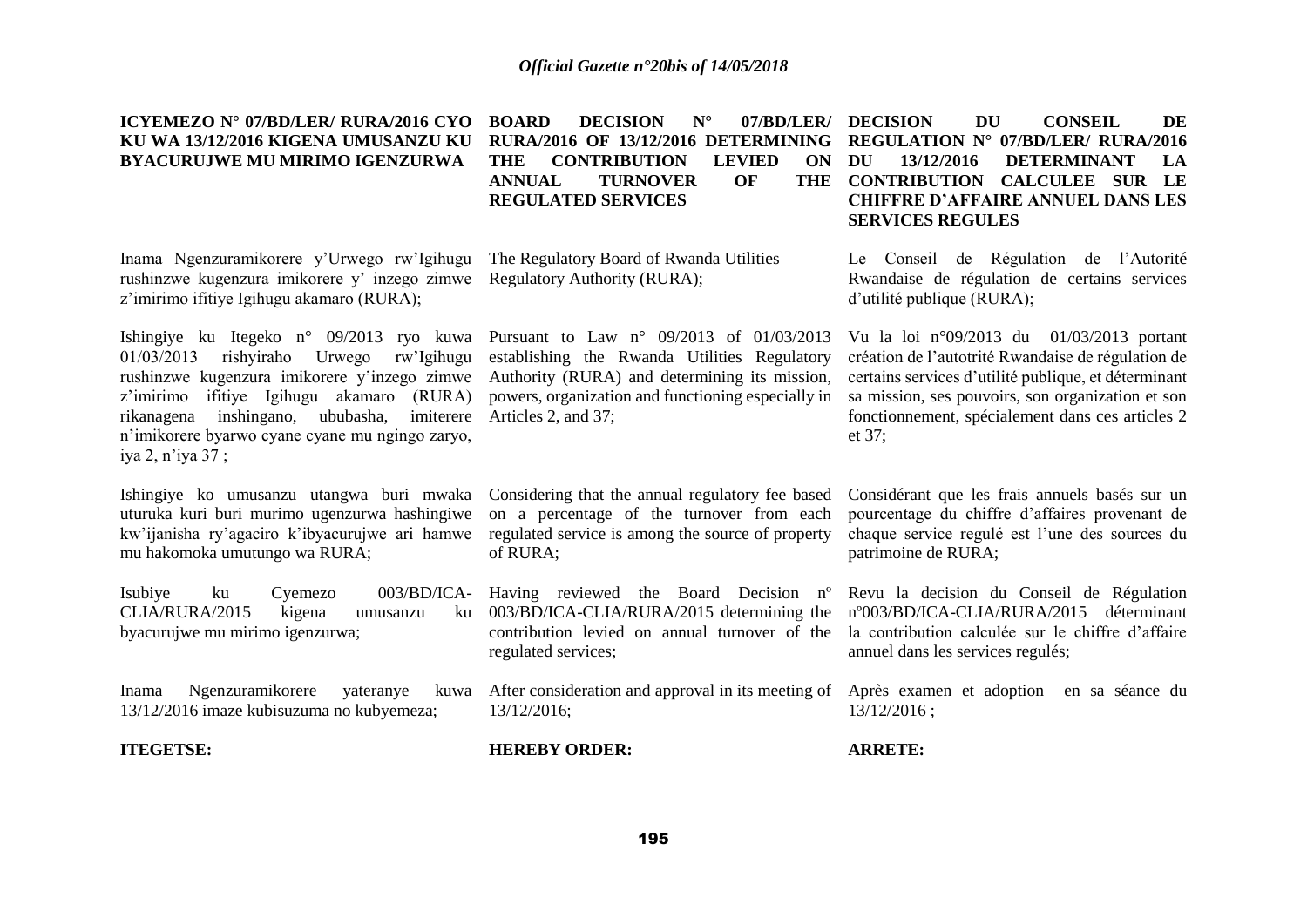| Ingingo ya mbere: Icyo iki icyemezo kigamije                                                                                                                                                                                                                                                                                                                                                                      | <b>Article One: Purpose of this Decision</b>                                                                                                                                                                                                                                                                                      | Article premier: Objet de la présente<br>décision                                                                                                                                                                                                                                                                                                          |
|-------------------------------------------------------------------------------------------------------------------------------------------------------------------------------------------------------------------------------------------------------------------------------------------------------------------------------------------------------------------------------------------------------------------|-----------------------------------------------------------------------------------------------------------------------------------------------------------------------------------------------------------------------------------------------------------------------------------------------------------------------------------|------------------------------------------------------------------------------------------------------------------------------------------------------------------------------------------------------------------------------------------------------------------------------------------------------------------------------------------------------------|
| Iki cyemezo kigena umusanzu ku byacurujwe mu<br>mirimo igenzurwa                                                                                                                                                                                                                                                                                                                                                  | The purpose of this decision is to determine the<br>contribution levied on annual turnover of the<br>regulated services.                                                                                                                                                                                                          | L'objet de la présente décision est de déterminer<br>la contribution calculée sur le chiffre d'affaire<br>annuel dans les services regulés.                                                                                                                                                                                                                |
| Ingingo ya 2: Ibirebwa n'iki cyemezo                                                                                                                                                                                                                                                                                                                                                                              | <b>Article 2: Scope</b>                                                                                                                                                                                                                                                                                                           | <b>Article 2: Champ d'application</b>                                                                                                                                                                                                                                                                                                                      |
| Iki cyemezo kireba inzego zose z'imirimo<br>igenzurwa usibye urwego rw'itangazamakuru.                                                                                                                                                                                                                                                                                                                            | This Decision shall apply to all regulated sectors<br>except the media sector.                                                                                                                                                                                                                                                    | Cette décision s'applique à tous les services<br>régulés excepté le secteur des médias.                                                                                                                                                                                                                                                                    |
| Ingingo ya 3: Ibisobanuro by'amagambo                                                                                                                                                                                                                                                                                                                                                                             | <b>Article 3: Definition of Terms</b>                                                                                                                                                                                                                                                                                             | <b>Article 3: Definition of Terms</b>                                                                                                                                                                                                                                                                                                                      |
| 1. <b>Uwahawe uruhushya:</b> umuntu<br>wese<br>wahawe uburenganzira na RURA bwo<br>gukora umurimo uwo ariwo wose uri mu<br>nzego z'imirimo igenzurwa;<br>2. Ibyacurujwe: amafaranga yacurujwe mu<br>hatabariwemo<br>mwaka<br>ku<br>umusoro                                                                                                                                                                        | 1. Licensee: any person authorized by<br>RURA to carry out any activity which fall<br>under the regulated sectors;<br>2. Turnover: The total annual income, VAT<br>and interconnection charges exclusive                                                                                                                          | 1. Titulaire d'une license: Toute personne<br>autorisée par RURA d'exercer toute<br>activité qui relève du champ d'application<br>des services régulés;<br>2. Chiffre d'affaire: Le total des revenus<br>annuels, la TVA et le cas échéant les                                                                                                             |
| nyongeragaciro n'amafaranga atangwa<br>kw'ihuzwa ry'imiyoboro aho bishoboka;                                                                                                                                                                                                                                                                                                                                      | where applicable;                                                                                                                                                                                                                                                                                                                 | charges d'interconnexion exclusives;                                                                                                                                                                                                                                                                                                                       |
| 3. Itangazamakuru:<br>uburyo<br>bwose<br>bukoresheje<br>amashusho,<br>inyandiko,<br>amajwi, cyangwa amajwi n'amashusho,<br>interineti,<br>amarenga<br>cyangwa<br>bukwirakwiza kandi bumenyekanisha muri<br>rubanda ibyabaye, ibyo umuntu yemera,<br>bitekerezo byose bishyizwe<br>n'ibindi<br>ahagaragara, hagamijwe cyane cyane<br>amakuru,<br>kwigisha no<br>kumenyesha<br>guhugura, guteza imbere imyidagaduro | 3. Media: media: any process, whether in<br>print, visuals, audio or audio-visual, signs<br>or internet to disseminate, broadcast and<br>make known to the general public facts,<br>opinions and any other expression of<br>thought particularly in order to inform,<br>educate and train to promote leisure or<br>entertainment; | Médias: tout moyen ou procédé imprimé,<br>3.<br>visuels, audio ou audiovisuel, signes ou<br>internet permettant de diffuser et de porter<br>à la connaissance du public des faits, des<br>opinions ainsi que d'autres expressions de<br>la pensée, spécialement dans le but<br>d'informer, d'éduquer, de former et de<br>promouvoir les sports ou loisirs; |

cyangwa kuruhura abantu;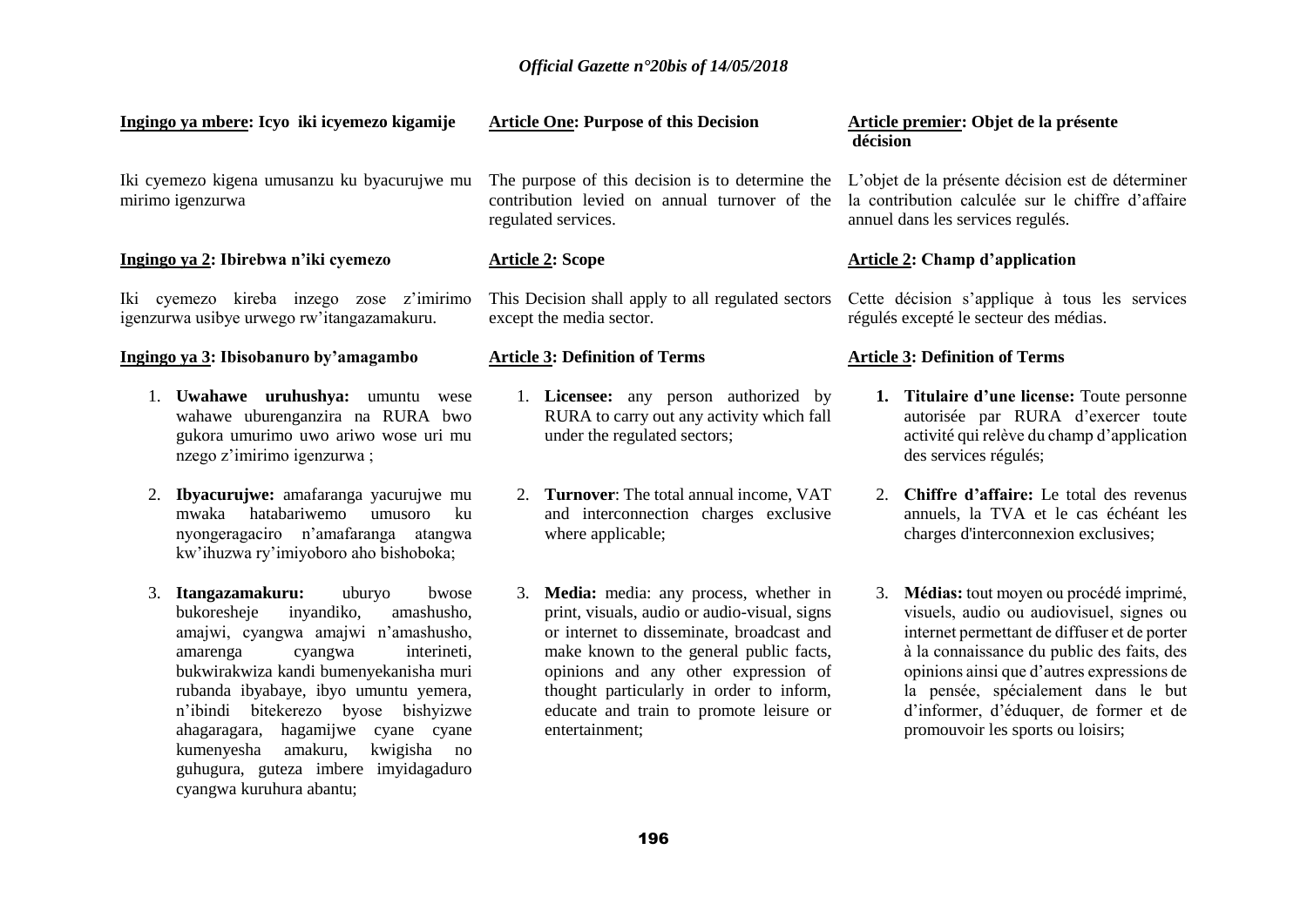4. **Itumanaho koranabuhanga:** uburyo bwose bujyanye n'isakaza, iyohereza cyangwa iyakira ry'amakuru hakoreshejwe umuyoboro w'itumanaho, inyandiko, amashusho, amajwi, amakuru ashyinguwe ku buryo bw'ikoranabuhanga, n'andi makuru yose atanzwe uko yakabaye cyangwa igice cyayo hakoreshejwe insinga, radiyo n'ubundi buryo bunyuranye bukoreshwa mu itumanaho koranabuhanga ariko hatarimo itangazamakuru.

#### **Ingingo ya 4: Ijanisha ry'umusanzu ukomoka ku byacurujwe mu mwaka**

Ijanisha ry'umusanzu ukomoka ku byacurujwe mu mwaka kuri buri rwego rw'umurimo ugenzurwa ushyizweho mu buryo bukurikira:

- 
- (b) 0.5% muri serivisi z'amaposita; (b) 0.5% in Postal services; (b) 0.5% pour les services Postaux;
- (c) 0.3% mu ingufu zisubira n'izitisubira, imyuka ikoreshwa mu nganda, ibitembo n'ibigega;
- (d) 0.3% mu ikwirakwiza ry'amazi;

(e) 0.3% mu isuku n'isukura;

4. **Electronic Communications:** any means of transfer, transmission or reception of signs, signals, writing, visual images, moving images and pictures, sounds, text, video, animation, data, intelligence of any nature or a combination thereof exchanged in whole or in section by means of a wire, magnetism, radio, electromagnetic waves or systems and any other electronic communications means but excluding Media.

#### **Article 4: Percentage of contribution levied on annual turnover**

The percentage of contribution levied on annual turnover for each regulated sector is fixed as follows:

- 
- 
- (c) 0.3% in Renewable and non-renewable energy, industrial gases, pipelines and storage facilities;
- (d) 0.3% in Water supply;
- (e) 0.3% in Sanitation ;

4. **Communication électronique:** tout moyen de transfert, de transmission ou de réception de signes, de signaux, d'écrits, d'images, de sons, de données, ou de renseignements de toute nature transmis en totalité ou en partie par un système de fil, de radio, électromagnétique ou tout autre moyens de communication électronique à exclusion des Média.

#### **Article 4: Pourcentage de la contribution calculée sur le chiffre d'affaire annuel**

Le pourcentage de la contribution calculée sur le chiffre d'affaire annuel pour chaque service regulé est fixé comme suit:

- (a) 1% mu itumanaho koranabuhanga; (a) 1% in electronic communications; (a) 1% pour la communications électronique ;
	-
	- (c) 0.3% pour les energies renouvelables et non renouvelables, les gaz, les conduits et les reservoirs industriels;
	- (d) 0.3% pour la fourniture d' eau;
	- (e) 0.3% en assainissement;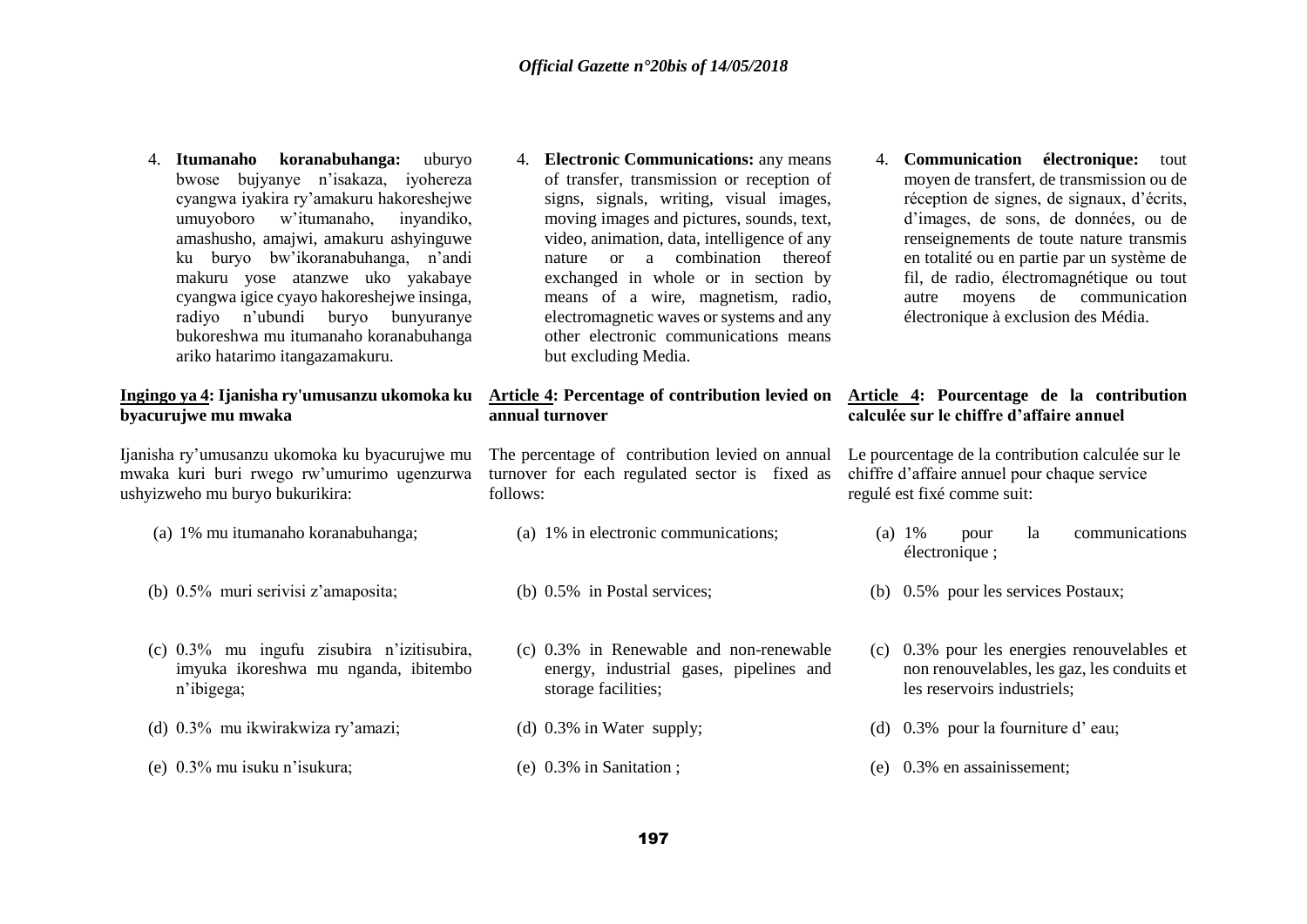(f) 0.8% mu gutwara abantu n'ibintu;

(f) 0.8% in Transport of persons and Goods;

Bitabangamiye ibivugwa muri iyi ngingo, ijanisha ry'umusanzu utangwa buri mwaka, kuri JT A-1 ni 0%.

Umuyobozi Mukuru wa RURA agena uburyo umusanzu wa buri cyiciro ry'urwego rw'umurimo ugenzurwa ubarwa hashingiwe ku miterere n'urwego rw'iterambere icyo cyiciro kigezeho.

### **Ingingo ya 5: Imenyekanisha n'ikusanywa ry'umusanzu ku byacurujwe**

Imenyekanisha n'itangwa ry'umusanzu ku byacurujwe mu mwaka rikorwa mu buryo bukurikira:

- 1. Abahawe impushya bose bagomba kumenyekanisha amafaranga binjije buri gihembwe, bakanishyura kuri konti ya RURA imisanzu ijyana nayo bitarenze itariki ya nyuma y'ukwezi gukurikiraho.
- 2. Haseguriwe ibimaze kuvugwa mu gika cya mbere cy'iyi ngingo, abahawe impushya bashyirirwaho ibiciro na RURA mu mirimo bakora bategetswe gutandukanya amafaranga yishyurwa n'abahabwa serivisi y'imirimo bakora n'amafaranga y'umusanzu yishyurwa RURA.

Without prejudice to the provisions of this article, the percentage of contribution levied on annual turnover for JT A-1 shall be 0%.

The Director General of RURA shall determine the modality of calculating the annual regulatory fee of each regulated sub sector while taking into consideration its operational maturity.

## **Article 5: Declaration and collection of the regulatory fee**

The contribution levied on annual turnover shall be declared and collected as follows:

- 1. All licensees shall declare the revenues collected on quarterly basis and pay to RURA's Account the required regulatory fee not later than the last day of the following month
- 2. Notwithstanding to the paragraph one of this provision, the Licensees whose tariffs are set by RURA are required to separate the service fee to be paid by their customers from the regulatory fee paid to RURA.

(f) 0.8 % pour le transport des personnes et des biens.

> Sans porter préjudice aux dispositions du present article, le taux de contribution prélevé sur le chiffre d'affaires annuel de JT A-1 est de 0%.

Le Directeur Général de RURA détermine la modalité de calcul de la contribution annuelle de chaque sous- secteur regulé tout en tenant compte de sa maturité opérationelle.

### **Article 5: Déclaration et collecte de frais calculée sur le chiffre d'affaire**

La déclaration et contribution calculée sur le chiffre d'affaire annuel se fait de la manière suivante:

- 1. Tous les détenteurs de license doivent declarer trimestriellement les revenus collectés et payer sur le compte de RURA les frais de contribution exigés au plus tard le dernier jour du mois suivant.
- 2. Nonobstant ce qui est prévu dans le paragraphe premier de cet article, les détenteurs de licenses dont les tarrifs sont fixés par RURA sont tenus de séparer les frais de service payés par leurs clients de ceux de la contribution payable à RURA.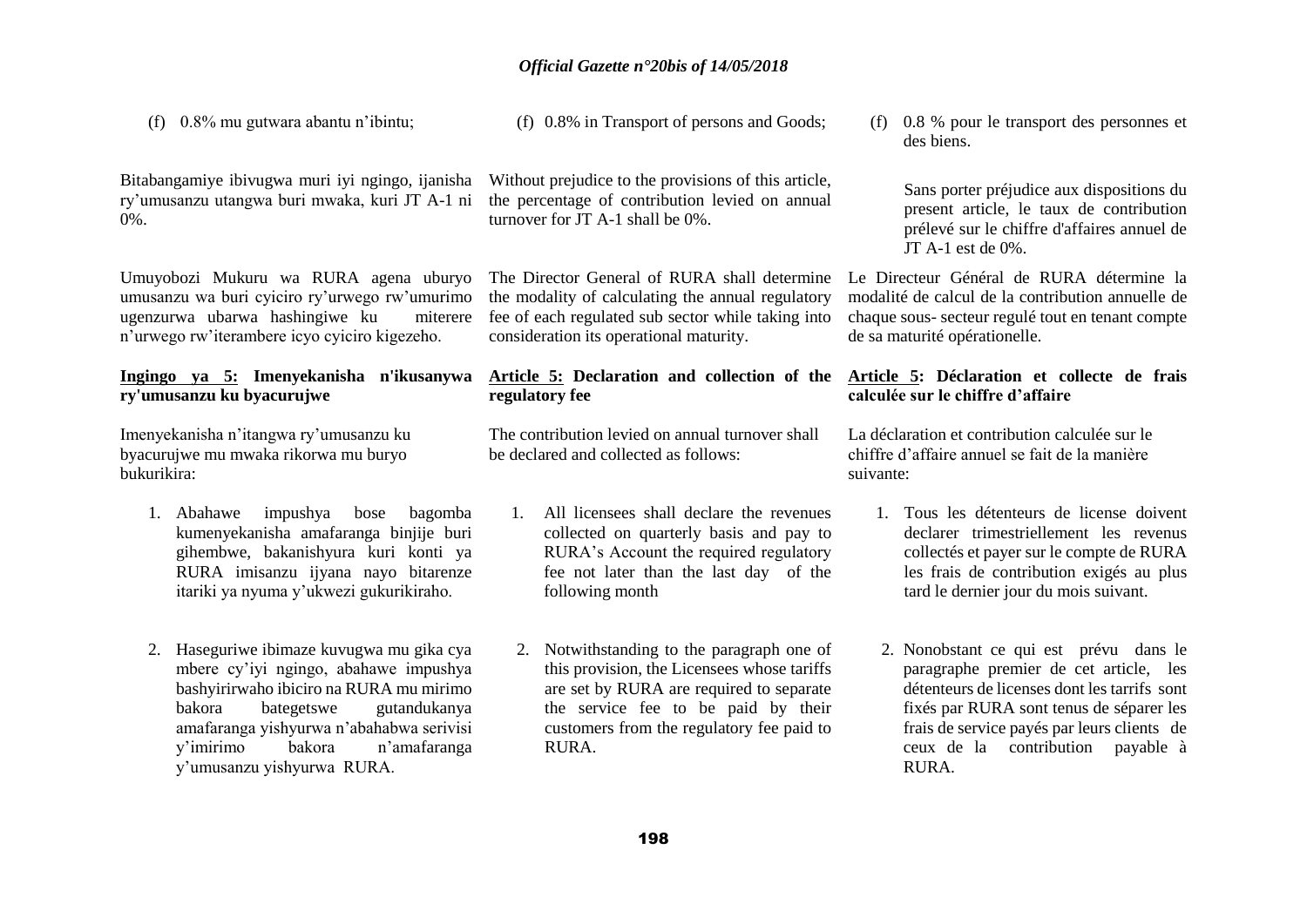| Ingingo ya 6: Gutanga raporo y'imikoreshereze<br>y'umutungo yakorewe igenzura                                                                                                                                                                                                                                                         | Article 6: Submission of audited financial Article 6: Envoi du rapport financier Audité<br>statement                                                                                                                                                                                              |                                                                                                                                                                                                                                                                                                                            |
|---------------------------------------------------------------------------------------------------------------------------------------------------------------------------------------------------------------------------------------------------------------------------------------------------------------------------------------|---------------------------------------------------------------------------------------------------------------------------------------------------------------------------------------------------------------------------------------------------------------------------------------------------|----------------------------------------------------------------------------------------------------------------------------------------------------------------------------------------------------------------------------------------------------------------------------------------------------------------------------|
| Uwahawe uruhushya wese agomba gutanga raporo<br>y'imikoreshereze y'umutungo mu gihe kitarenze<br>amezi atatu uhereye igihe umwaka w'imari<br>agenderaho warangiriyeho.                                                                                                                                                                | Any Licensee must submit the audited financial<br>statement not later than three months following the<br>end of its financial year.                                                                                                                                                               | Tout titulaire d'une license doit soumettre le<br>rapport financier dans un délai de trois mois<br>suivant la cloture de son exercice.                                                                                                                                                                                     |
| Uwahawe uruhushya ufite amafaranga akomoka ku<br>byacurujwe angana na miliyoni Magana ane<br>(400.000.000) Frw kuzamura agomba gutanga<br>raporo y'imikoreshereze y'imari yakorewe<br>igenzura.                                                                                                                                       | Any licensee whose turnover is four hundred<br>million (400.000.000) Frw and above shall submit<br>the audited financial statement.                                                                                                                                                               | Un titulaire d'une licence dont le chiffre d'affaires<br>est de quatre cent million (400.000.000) de Frw et<br>plus, doit soumettre un rapport financier audité.                                                                                                                                                           |
| Uwahawe uruhushya ufite amafaranga akomoka ku<br>byacurujwe ari hasi ya miliyoni magana ane<br>(400.000.000) Frw ariko ari hejuru ya miliyoni<br>magana abiri (200.000.000) Frw agomba gutanga<br>raporo y'imikoreshereze y'imari ikozwe ikurikije<br>amabwiriza y'ibaruramari yemewe.                                                | A licensee whose turnover is lower than four<br>hundred million (400.000.000) Frw but greater<br>than two hundred million (200.000.000) Frw shall<br>submit a financial statement prepared under<br>acceptable accounting standards.                                                              | Un titulaire d'une licence dont le chiffre d'affaires<br>est inférieur à quatre cent millions (400.000.000)<br>de Frw mais supérieur à deux cent millions<br>(200.000.000) de Frw doit soumettre un état<br>financier préparé conformément aux normes<br>comptables acceptables.                                           |
| Uwahawe uruhushya ufite amafaranga akomoka ku<br>byacurujwe angana na miliyoni magana abiri<br>(200.000.000) Frw cyangwa musi yayo ariko<br>udashoboye gukora raporo y'imikoreshereze<br>amabwiriza<br>ikurikije<br>y'ibaruramari<br>y'imari<br>agomba kuyikora akurikije ishusho<br>vemewe,<br>ishyirwaho n'Urwego Ngenzuramikorere. | A licensee whose turnover is two hundred million<br>(200.000.000) Frw or below but who is not able to<br>prepare a financial statement in accordance with<br>the accounting standards, shall prepare the<br>financial statement in accordance with the format<br>set by the Regulatory Authority. | Un titulaire d'une licence dont le chiffre d'affaires<br>est inférieur ou égale à deux cents millions<br>(200.000.000) de Frw n'étant pas en mesure de<br>préparer un état financier conformément aux<br>normes comptables doit preparer un état financier<br>conformément au format fixé par l'Autorité de<br>Régulation. |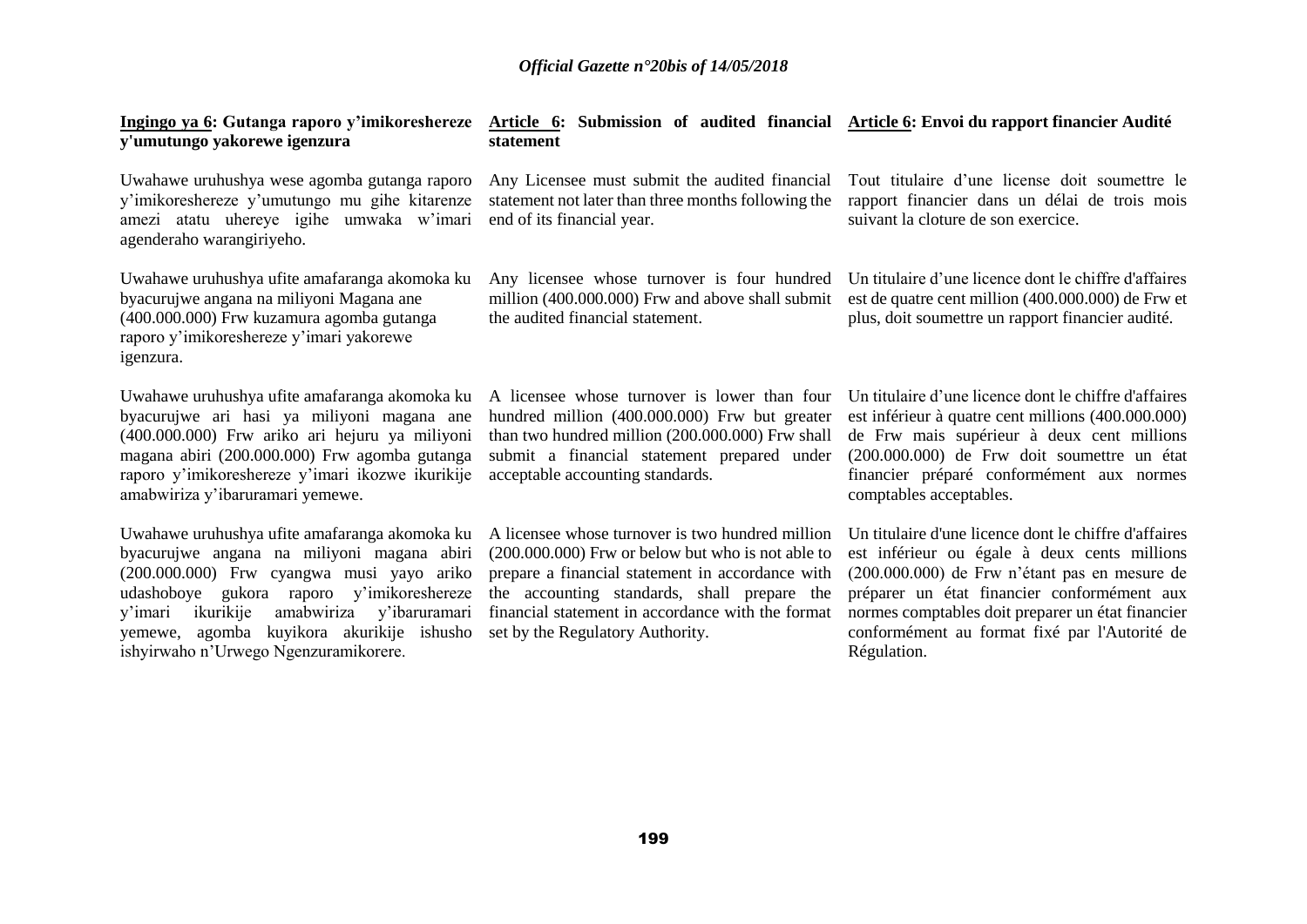| Ingingo ya 7: Ubwishyu bw'umusanzu ku Article 7: Payment of contribution levied on Article 7: Paiement de la contribution calculée<br>byacurujwe                                                                                                                                                                            | annual turnover                                                                                                                                                                                                                                                                                                                             | sur le chiffre d'affaire annuel                                                                                                                                                                                                                                                                          |
|-----------------------------------------------------------------------------------------------------------------------------------------------------------------------------------------------------------------------------------------------------------------------------------------------------------------------------|---------------------------------------------------------------------------------------------------------------------------------------------------------------------------------------------------------------------------------------------------------------------------------------------------------------------------------------------|----------------------------------------------------------------------------------------------------------------------------------------------------------------------------------------------------------------------------------------------------------------------------------------------------------|
| Ubwishyu<br>bwa<br>bw'umusanzu<br>nyuma<br>ku<br>byacurujwe butangwa bitarenze ku wa 30 Kamena<br>ya buri mwaka kuri konti ya RURA.                                                                                                                                                                                         | The last payment of contribution levied on annual<br>turnover shall be made not later than 30th June of<br>each year on RURA's Bank account.                                                                                                                                                                                                | Le dernier payment da la contribution calculée sur<br>le chiffre d'affaire annuelle, s'éffectue au plus<br>tard le 30 Juin de chaque année sur le compte<br>bancaire de RURA.                                                                                                                            |
| Niba amafaranga yishyuwe mbere n'uwahawe<br>uruhushya arenze ari ku nyemezabwishyu, RURA<br>iha uwahawe uruhushya bireba inyandiko yemeza<br>amafaranga arenze kuyagombaga kwishyurwa.<br>arenzeho,<br>Amafaranga<br>ayaheraho<br>yishyura<br>imisanzu y'ubutaha cyangwa akayasubizwa igihe<br>ahagaritse imirimo yakoraga. | If the prepayment made by a Licensee exceeds the<br>actual amount of invoice, RURA shall issue a<br>credit note to the concerned licensee. The overdue<br>amount shall either be considered in the next<br>contributions if the licensee continues to operate<br>or immediatly reimbourse the same in case of<br>cessation of its business. | Si le payement effectué par le détenteur de license<br>dépasse le montant facturé, RURA émet une note<br>de crédit au détenteur de license concerné. Le<br>surplus doit être tenu en considération dans les<br>contributions à venir ou immediatement<br>remboursé en cas de cessation de ses activités. |
| <b>Ibihano</b><br>Ingingo ya 8:<br>byo<br>rwego<br>mu<br>rw'ubutegetsi                                                                                                                                                                                                                                                      | <b>Article 8: Administrative sanctions</b>                                                                                                                                                                                                                                                                                                  | <b>Article 8: Sanctions administratives</b>                                                                                                                                                                                                                                                              |
| Gutinda gutanga umusanzu bihanishwa ihazabu<br>y'ubukerererwe ingana n'abiri n'igice ku ijana<br>(2.5%) buri kwezi by'amafaranga y'ikirararane<br>y'umusanzu wagombaga gutangwa.                                                                                                                                            | The delay to pay the annual contribution shall<br>automatically generate a penalty of two point five<br>percent $(2.5\%)$ interest on arrears per month of<br>amount of the contribution to be paid.                                                                                                                                        | Le retard de payment de la contribution annuelle<br>est passible des intérêts moratoire de 2.5% par<br>mois de l'arriérée du montant de la contribution<br>qui devrait être payée.                                                                                                                       |
| Uwahawe uruhusya watinze gutanga raporo<br>y'imikoreshereze y'imari ku gihe ahanishwa<br>kwishyura amande angana n'ibihumbi magana atatu<br>$(300.000)$ Frw.                                                                                                                                                                | A Licensee delaying to submit the financial<br>statement shall be liable to an administrative fine<br>of tree hundred thousand (300.000) Frw.                                                                                                                                                                                               | Un titulaire d'une licence ayant failli à soumettre<br>le rapport financier à temps, est passible d'une<br>amende administrative de trois cent mille<br>$(300.000)$ Frw.                                                                                                                                 |
| Uwahawe uruhushya watinze<br>kumenyekanihsa<br>umutungo ku gihe ahanishwa<br>amande angana<br>n'ibihumbi ijana (100.000) Frw.                                                                                                                                                                                               | A licensee delaying to declare the revenues<br>collected on quarterly basis shall be liable to an<br>administrative fine of one hundred thousand<br>Rwandan Francs (100.000) Frw.                                                                                                                                                           | Un titulaire d'une licence ayant failli à déclarer<br>les recettes perçues sur base trimestrielle à temps<br>est passible d'une amende administrative de cent<br>mille francs rwandais (100.000) Frw.                                                                                                    |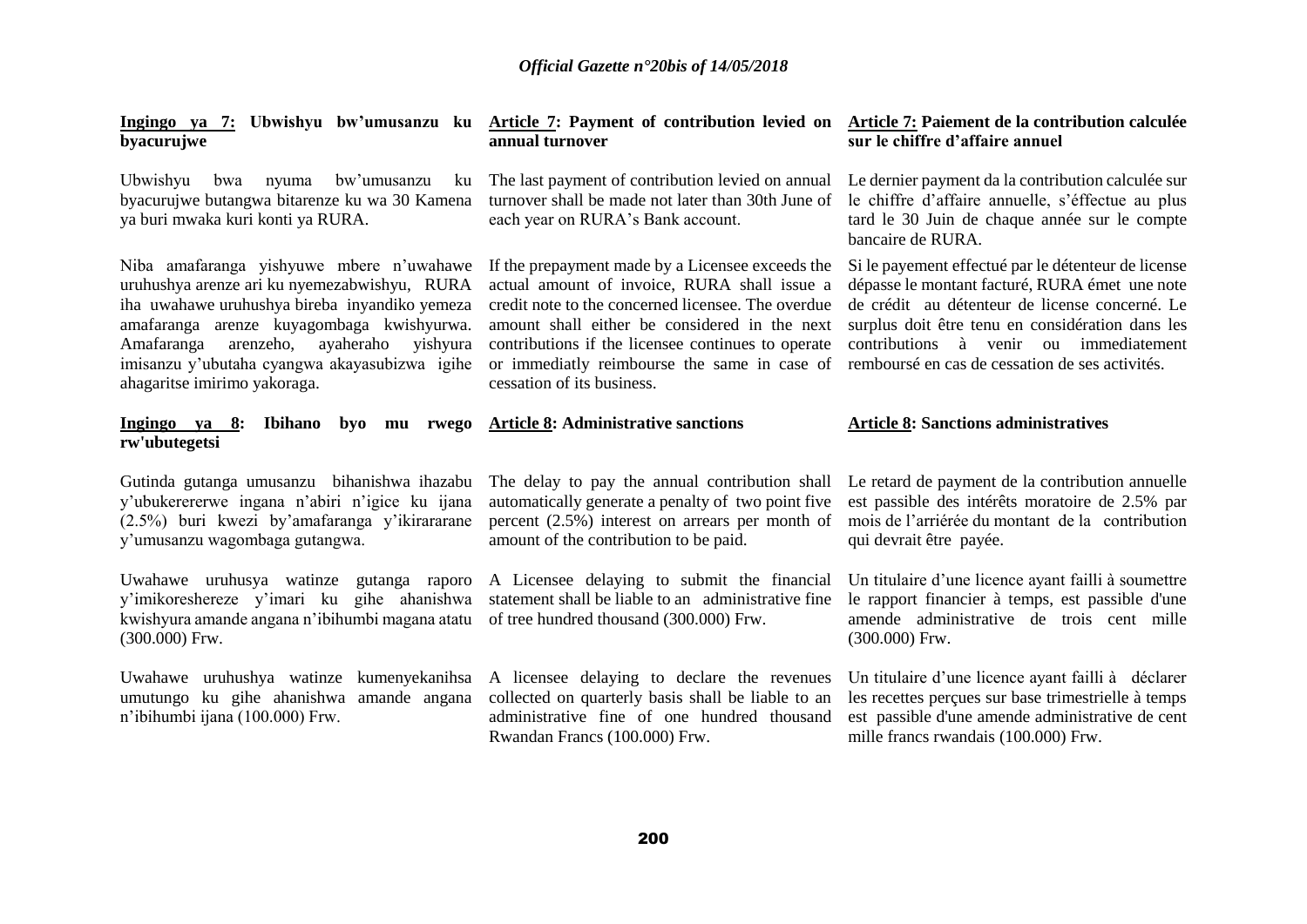| Ingingo ya 9: Itegurwa, isuzumwa n'iyemezwa<br>ry'iki cyemezo                                                                                                                                                                        | <b>Article 9: Drafting, consideration and</b><br>approval of this Decision                                                                                                                                         | <b>Article 9: Initiation, examen et approbation de</b><br>la présente décision                                                                                                                                     |
|--------------------------------------------------------------------------------------------------------------------------------------------------------------------------------------------------------------------------------------|--------------------------------------------------------------------------------------------------------------------------------------------------------------------------------------------------------------------|--------------------------------------------------------------------------------------------------------------------------------------------------------------------------------------------------------------------|
| Iki cyemezo cyateguwe mu rurimi rw'icyongereza,<br>gisuzumwa<br>kandi<br>cyemezwa<br>mu<br>rurimi<br>rw'Ikinyarwanda.                                                                                                                | This decision was drafted in English, considered<br>and adopted in Kinyarwanda.                                                                                                                                    | La présente décision a été initiée en Anglais,<br>examinée et aprouvée en Kinyarwanda.                                                                                                                             |
| Ingingo ya 10: Ingingo z'inzibacyuho                                                                                                                                                                                                 | <b>Article 10: Transitional provisions</b>                                                                                                                                                                         | <b>Article10: Disposition transitoire</b>                                                                                                                                                                          |
| Umusanzu w'umwaka wa 2015 uzatangwa<br>hashingiwe kuri 1% ry'umusanzu ku byacurujwe<br>mu nzego zose z'imirimo igenzurwa.                                                                                                            | The contribution of annual regulatory fee for the<br>year 2015 shall be based on the 1% of annual<br>turnover across all regulated sectors.                                                                        | Les frais de contribution annuelle de l'année<br>2015 sera basé sur 1% du chiffre d'affaires annuel<br>dans tous les secteurs régulés.                                                                             |
| Ibihano byo mu rwego rw'ubutegetsi bikomoka ku<br>bucyerererwe<br>itangwa<br>mu<br>rya<br>raporo<br>y'imikoreshereze y'imari no gutanga imisanzu ya<br>buri mwaka bizatangira gukurikizwa ku munsi iki<br>cyemezo cyagiriye agaciro. | The administrative sanctions resulted from the<br>delay submission of financial statements and<br>payment of annual regulatory fee provided under<br>this decision shall apply on the day of its<br>effectiveness. | Les sanctions administratives résultant du retard<br>dans l'envoi du rapport financier ainsi que le<br>retard dans le paiement de la contribution annuelle<br>s'appliquent dès la prise d'effet de cette décision. |
| Ibihano byo mu rwego rw'ubutegetsi birebana<br>n'ubukererwe bwo gutinda gutanga<br>raporo<br>y'imikoreshereze y'imari akurikizwa no ku<br>bakererewe kuzitanga kugeza ubu.                                                           | Administrative sanctions resulting from the delay<br>of submission of financial statements shall apply<br>to all pending cases.                                                                                    | Les sanctions administratives découlant du retard<br>de présentation d'états financier sont applicables<br>à tous les cas pendants.                                                                                |
| Ingingo ya 11: Ivanwaho ry'ingingo zinyuranyije Article 11: Repealing provision<br>n'iki cyemezo                                                                                                                                     |                                                                                                                                                                                                                    | <b>Article 11: Disposition abrogatoire</b>                                                                                                                                                                         |
| Ngenzuramikorere<br>$n^{\circ}$<br>Icyemezo<br>cy'Inama<br>003/BD/ICA-CLIA/RURA/2015 kigena umusanzu<br>ku byacurujwe mu mirimo igenzurwa gikuweho.                                                                                  | The<br>Board<br>$n^{\circ}$<br>$003/BD/ICA-$<br>Decision<br>CLIA/RURA/2015 determining the contribution<br>levied on annual turnover of the regulated services<br>is hereby repealed.                              | La décision n $\degree$ 003 / BD / ICA-CLIA / RURA /<br>2015 du Conseil de Régulation déterminant la<br>contribution prélevée sur le chiffre d'affaires<br>annuel des services régulés est abrogée.                |